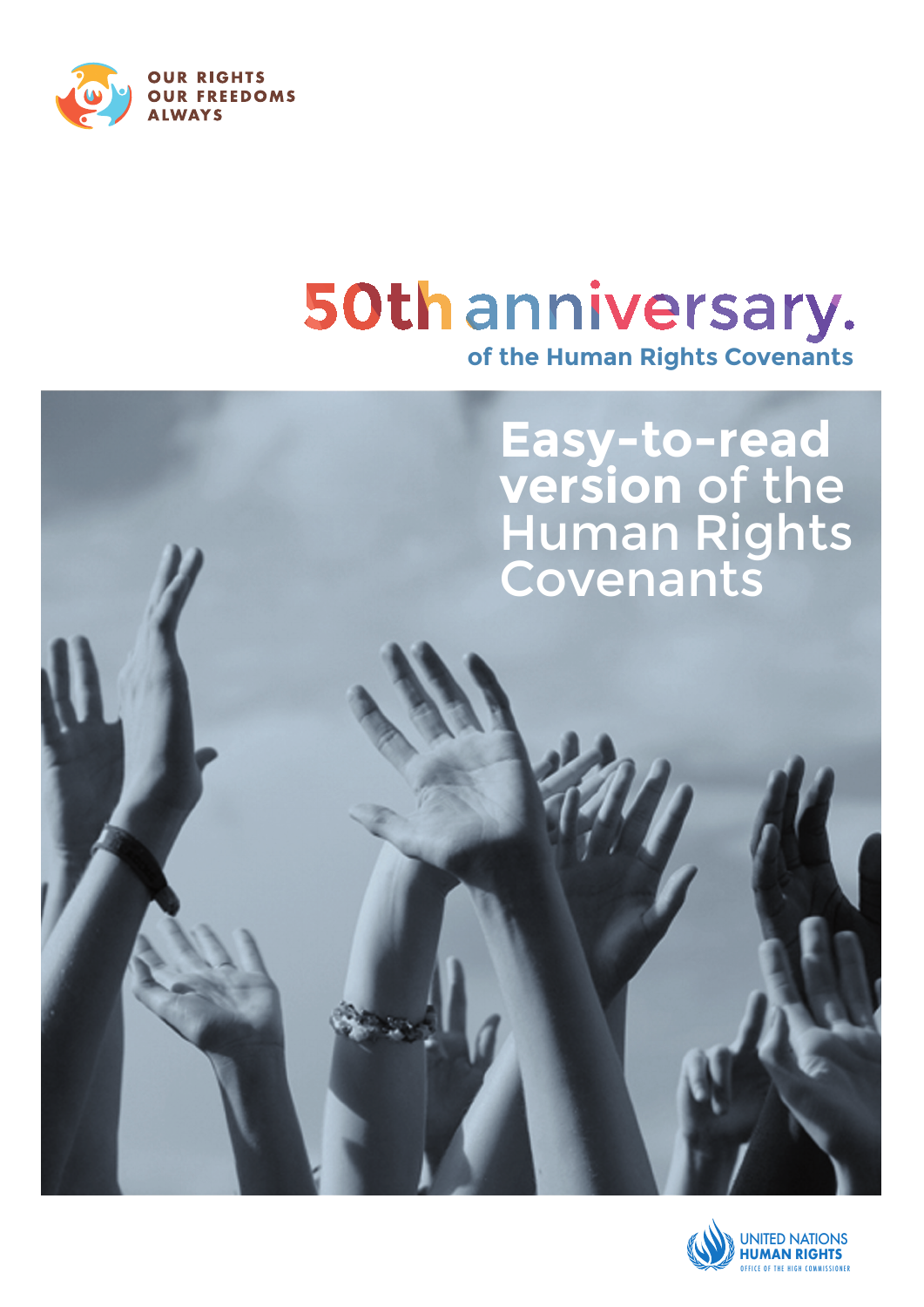# **of the Human Rights Covenants 50th**anniversary.

#### **International Covenant on Economic, Social and Cultural Rights**

# **Self determination**

Every people has the right to determine issues such as its system of government, its economic policies, and how to deal with its natural resources. No one can take away a people's means of subsistence.

States must respect this right, including by respecting the UN Charter.

#### **Duties**

The State must do everything it can to implement this Covenant. It should progressively improve enjoyment of economic, social and cultural rights over time. To do this, it must use all its available resources. Other States should help poorer States when needed.

The State must guarantee all economic, social and cultural rights to everyone without exception. It is the State's duty to protect each member of society from any form of discrimination. This means that everyone has the same rights, in spite of:

- Sex
- Race or a different skin colour
- Speaking a different language
- Believing in another religion or no religion
- Holding a different opinion
- Owning more or less
- Being born in another social group
- Coming from another country
- Any other difference

#### **Equality between men and women**

Men and women are equal and have the right to enjoy economic, social and cultural rights equally.

# **Limitations**

The State may limit economic, social and cultural rights. However, limitations must be set out in law, respect rights and protect public welfare.

# **Preservation of rights and freedoms**

No State and no human being in any part of the world should act in such a way as to destroy your economic, social and cultural rights.

# **Right to work**

You have the right to work, to be free to choose your work, and to defend your rights at work.

The State must set up technical and vocational guidance programmes as well as training programmes to help reach full employment and to help you in your work.

# **Right to just and favourable conditions at work**

You have the right to just and favourable conditions at work. This means you have the right to at least the following:

- A fair wage that does not discriminate between different workers
- The same pay as anyone else for work of equal value
- A wage that allows you and your family to have a decent life
- Safe and healthy working conditions
- Equal opportunity to promotion based on only seniority and skill
- Limited working days that include rest breaks, assured leisure time each week as well as paid annual holidays and public holidays.

# **Trade unions rights**

You have the right to start and to join a trade union of your choice.

Trade unions have the right to establish national and international associations with other trade unions.

The State may limit trade unions functions only if limitations are set out in law and to protect the public and their rights and freedoms.

You have the right to strike.

The State can limit trade union rights for members of the armed forces, the police and the public service.

# **Right to social security**

You have the right to social security, including social insurance.

# **Family life**

The State must protect the family.

You have the right to choose if you marry and who you marry.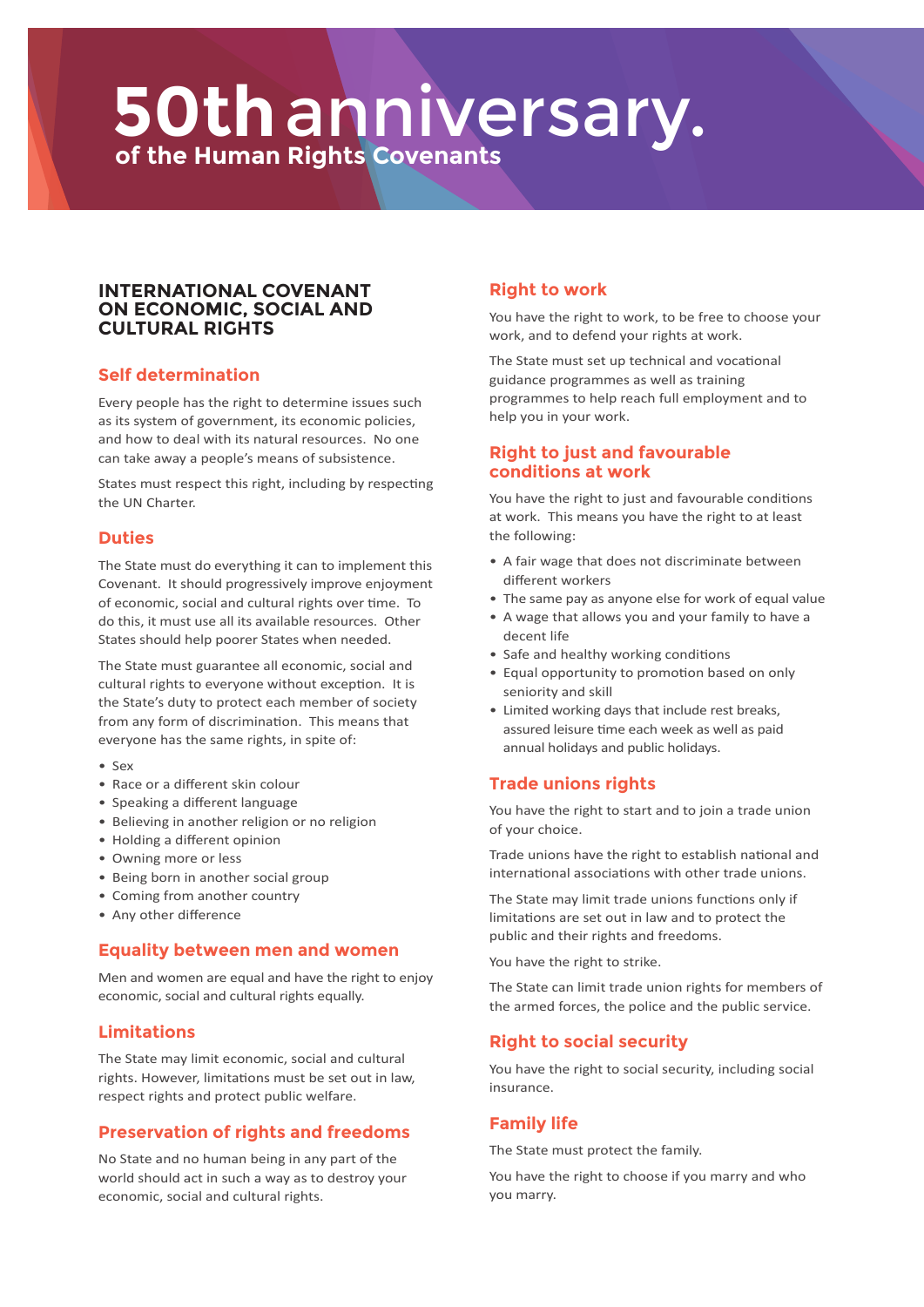# Easy-to-read version of the Human Rights Covenants

The State must protect mothers during pregnancy as well as before and after giving birth. The State must make sure working mothers have paid maternity leave.

The State must protect all children and children should be protected from exploitation. The State must set a minimum age for work and punish employers who employ children in dangerous, unhealthy or immoral work.

#### **Standard of living and freedom from hunger**

You have the right to basic needs so that you and your family do not go hungry, have water and sanitation and have clothes and a home. The State must help you access these basic needs when necessary. Other States should help poorer countries in this regard.

All States have the duty to make sure that world food supplies reach everyone fairly so that no one goes hungry.

# **Right to health**

You have the right to health.

The State must take steps to reduce child deaths; to create a healthy environment and work place; to prevent, control and treat disease; and to promote a health system so that everyone can get medical help when sick.

# **Right to education**

You have the right to go to school and everyone should go to school.

The State must make sure that primary education is free and compulsory; make secondary school available to all and progressively free; and make higher education available to all on the basis of capacity.

The State must develop the school system and continuously improve the conditions of teachers.

Parents and guardians have the liberty to choose which schools their children attend so long as those schools meet the State's minimum education standards.

Parents and guardians have the liberty of choose the religious and moral education of their children

Anyone can establish and lead schools so long as they respect the State's minimum education standards.

# **Plan of action for primary education**

Within two years of joining the Covenant, States must have a plan of action to make sure that primary education is compulsory and free for everyone.

# **Cultural rights**

You have a right to share in your community's arts and sciences, and in any good that they do.

Authors, artists and scientists have the right to have their works protected and they have a right to benefit from their creative efforts.

The State must conserve, develop and disseminate science and culture.

The State must respect the freedom to engage in research and to create art.

# **Implementation and entry into force**

States have to report on how they have implemented the rights and duties. In 1985, the Committee on Economic, Social and Cultural Rights was established. One of its functions is to recommend to States how to improve enjoyments of these rights.

You can also send complaints to the Committee if you think your State has not respected your rights. Your State must first accept that people in your country can complain to the Committee.

The Committee may also visit countries to investigate if countries are respecting your rights, but only if the State accepts the investigation.

# **International Covenant on Civil and Political Rights**

# **Self-determination**

Every people has the right to determine issues such as its system of government, its economic policies, and how to deal with its natural resources. No one can take away a people's means of subsistence.

States must respect this right, including by respecting the UN Charter.

# **Duties**

The State must not harm your civil and political rights and must take steps to make sure you enjoy them.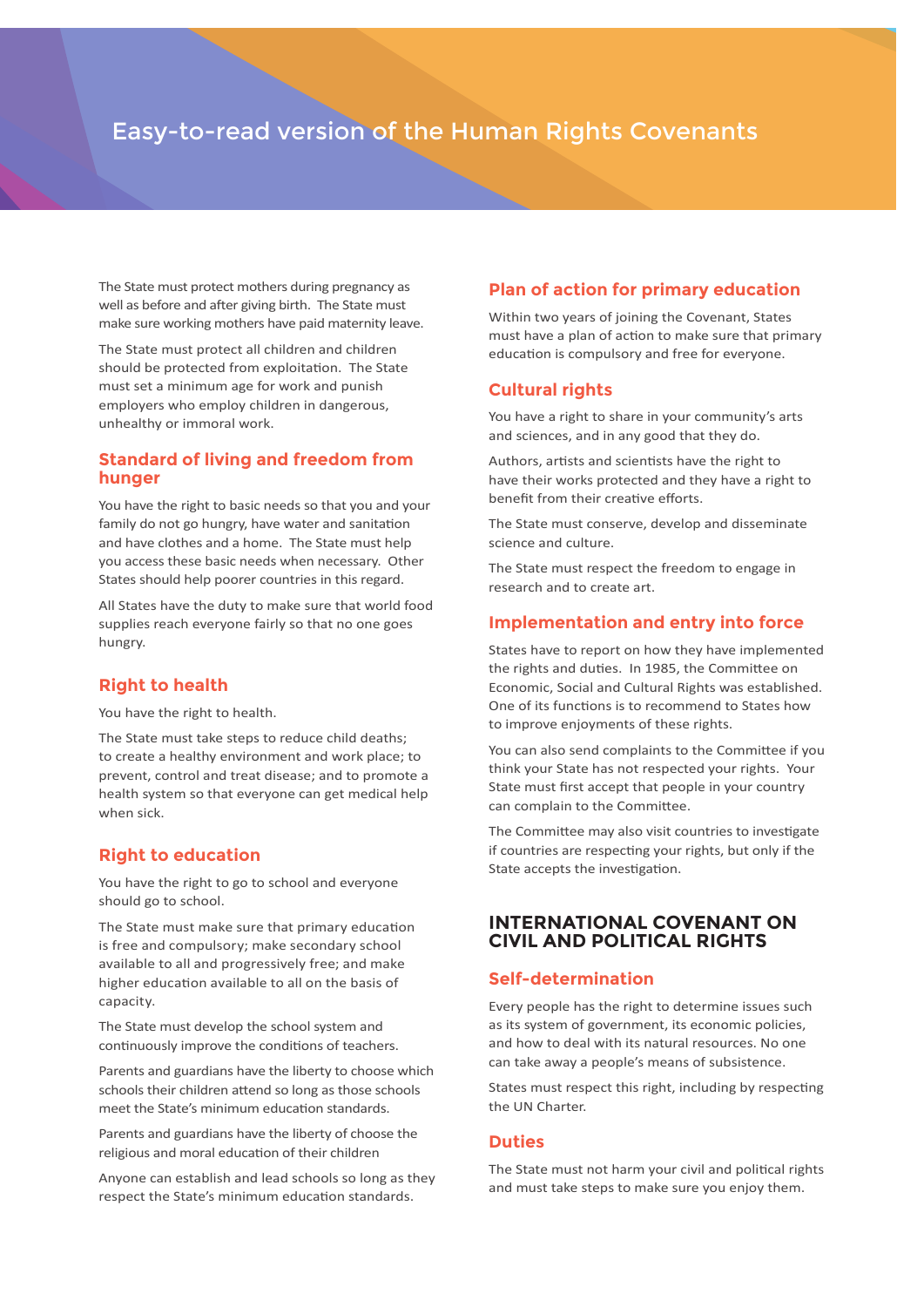# **of the Human Rights Covenants 50th**anniversary.

This applies to everyone in the State's territory as well as to those in other parts of the world where the State has effective control.

The State must guarantee all civil and political rights to everyone without exception. It is the State's duty to protect each member of society from any form of discrimination. This means that everyone has the same rights, in spite of:

- Sex
- Race or a different skin colour
- Speaking a different language
- Believing in another religion or no religion
- Holding a different opinion
- Owning more or less
- Being born in another social group
- Coming from another country
- Any other difference.

The State must adopt laws and other measures so that everyone can enjoy their civil and political rights.

Everyone has a right to complain and ask for a help when rights are not respected.

# **Equality between men and women**

Men and women are equal and have the right to enjoy civil and political rights equally.

# **Public emergencies**

During a state of emergency, States – if they have no other choice - may suspend their duties to protect civil and political rights if the emergency justifies this and as long as any measures introduced to deal with the emergency do not discriminate against anyone.

If a State suspends its duties, it must inform the United Nations. The State must also inform the United Nations when the emergency has ended.

Even in times of emergencies, the State must respect the right to life, freedom from torture, freedom from slavery, certain limitations on imprisonment and trials, the legal protection of everyone and freedom of religion.

# **Preservation of rights and freedoms**

No State, group or human being in any part of the world should act in such a way as to destroy your rights.

#### **Right to life**

You have the right to life.

In States with capital punishment, the death penalty can apply only to the most serious crimes and only if the law imposed the death penalty for that crime already at the time of committing the crime. Only a court may impose the death penalty. The death penalty cannot be contrary to your civil and political rights or be an act leading to genocide.

If you are sentenced to death, you have a right to ask to be pardoned or to have the sentence changed from the death penalty to another punishment.

Persons under 18 years of age and pregnant women cannot be sentenced to the death penalty.

States are encouraged to abolish the death penalty.

# **Freedom from torture**

No one may torture you or seriously harm you.

No one may perform medical or scientific experiments on you without your permission.

# **Freedom from slavery**

You cannot be a slave. The State must abolish slavery.

You cannot be forced to work against your will. If your State permits hard labour as a punishment for a crime, a court must pass a sentence of hard labour for it to be legal.

The State may require you:

- To do normal work when in prison or on conditional release from prison
- To do military or some other national service
- To help in emergencies
- To do work as part of normal civil obligations.

# **The right to liberty and security of person**

You have the right to live in freedom and security. You cannot be arrested or detained without proper reason and against the law.

If you are arrested:

- you have the right to know the reasons for the arrest and the charges against you at the time of the arrest
- you have the right to a lawyer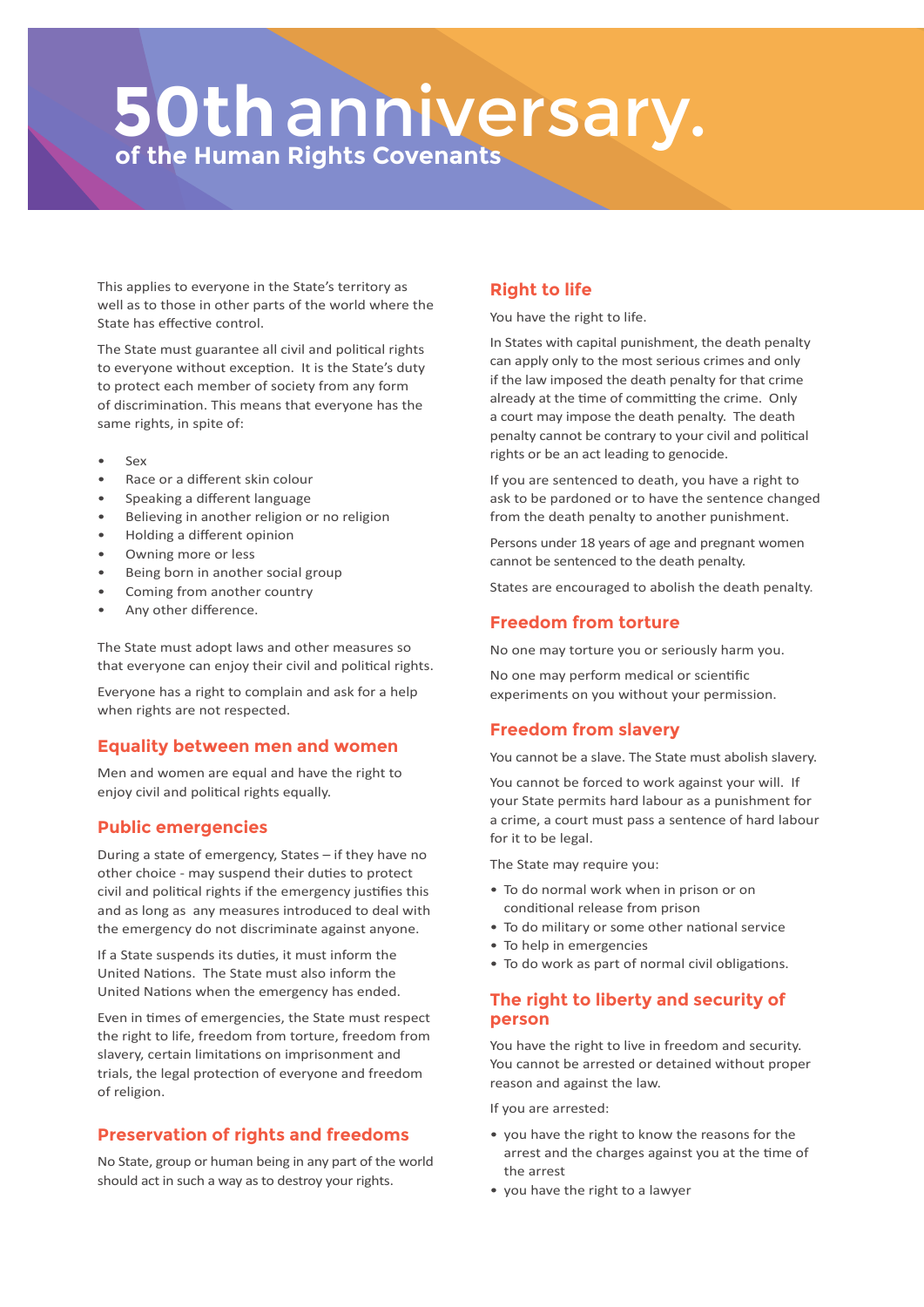# Easy-to-read version of the Human Rights Covenants

- you have the right to be brought promptly before a judge
- you have the right to be tried within a reasonable time or to be released
- as a general rule, you have the right to bail although bail may have conditions, for example that you appear for trial.

If you are arrested or detained, you have the right to take proceedings before a court so that the court can decide if your detention is legal. If your detention is not legal, the court must order your release.

If you have been illegally arrested or detained, you have a right to compensation.

#### **Treatment in detention**

You have the right to be treated with humanity and respect for your dignity when in detention.

When in detention before conviction, you have a right to be kept apart from convicted persons before you are convicted.

Children under arrest must be kept apart from adults. Children under arrest must be tried as soon as possible. Convicted children must be segregated from adults and treated appropriately according to their age and legal status.

The penitentiary system must aim to reform and socially rehabilitate prisoners.

#### **Limitation on imprisonment**

You cannot be put in prison if the only reason is your failure to respect a contract including failure to pay your debts.

#### **Freedom of movement**

You are free to move and free to choose where you live if you are in a State legally.

You are free to leave any country, including your own.

You cannot be stopped from entering your own country without proper reasons.

The freedom of movement cannot be restricted except if the restrictions are set out in law and necessary to protect the public and their rights and freedoms.

#### **Foreigners legally in a State**

If a foreigner is legally within the territory of a State,

the State may only expel the person if there has been a decision to expel in accordance with the law.

The foreigner has the right to argue against the expulsion before a court unless there are compelling reasons of national security otherwise.

#### **Equality before courts**

Everyone must be equally treated with everyone else before courts and tribunals.

You have a right to a fair trial in public.

The tribunal may exclude the press from a trial in limited situations such as in the interests of justice or to protect national security.

The tribunal must make its judgment public except in cases to protect children or in disputes between married couples.

If you are charged with a crime, you have the right:

- to be presumed innocent until proven guilty
- to know the charges against you
- to adequate time and facilities to prepare your defence and to speak with a lawyer of your choice
- to be tried without undue delay
- to be present at your trial
- to defend yourself or to choose your lawyer
- to have free legal assistance when you cannot pay yourself
- to examine witnesses
- to have free interpretation
- not to be forced to testify against yourself or to confess guilt.

The trial must take into account the age of children being tried as well as their need for rehabilitation.

If you are convicted, you have the right to appeal to a higher tribunal.

You have the right to compensation if you are wrongly convicted.

You cannot be tried a second time for the same offence.

#### **Limitations on trials**

You cannot be tried and convicted for something that you did that was not a crime when you did it.

You cannot have a heavier punishment for a crime than the punishment in the law at the time you committed the crime.

You have the right to a lesser punishment if the law changes after you committed the crime.